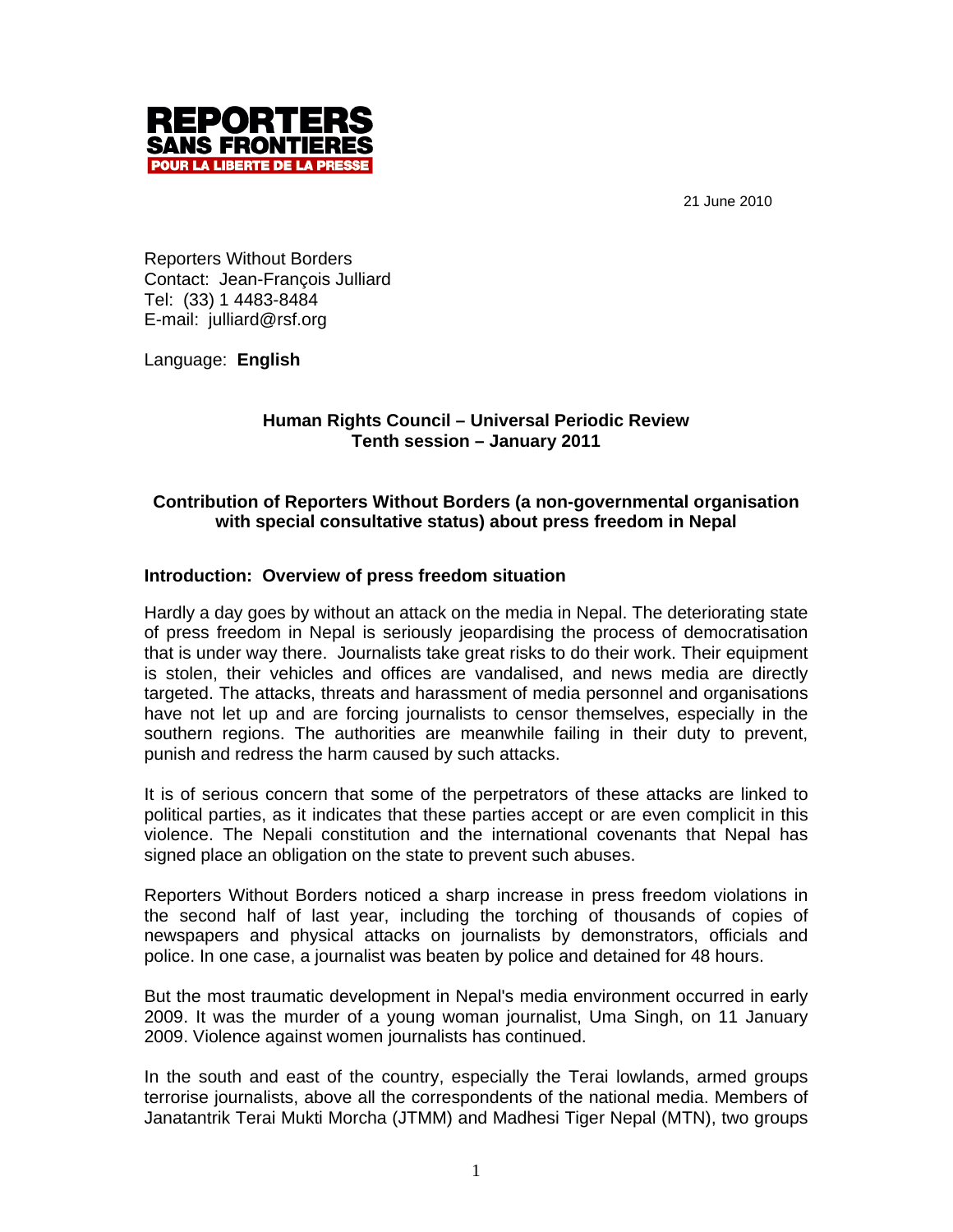that claim to defend the Terai population's interests, post lists of "wanted" journalists together with offers of rewards. They are suspected of being responsible for several physical attacks and murders of journalists, including the March 2010 murder of Arun Singhaniya, the owner of an influential newspaper and radio station. A death threat was made against a journalist in Birgunj by a JTMM member around the same time. More than 80 cases of physical attacks or death threats were reported in the south in 2009. The constant threats from armed groups force the Terai-based media to censor themselves to avoid being targets.

Militants often intercept press vehicles in order to destroy the newspapers they are carrying. Tens of thousands of copies of the daily Kantipur were torched by armed groups in 2009. Although they are supposed to have laid down their arms, the Maoists also continue to target the local press in some regions. For example, the journalist Teeka Bista was found unconscious in a ravine in the western district of Rukum on 8 December 2009 after writing a story implicating Maoist activists in a political opponent's death. The Maoists are in a position of strength and enjoy the same level of impunity as the security forces. Two people suspected of involvement in the 2007 murder of journalist Birendra Shah were promoted within the Maoist Party in 2009.

More recently, there were assaults, threats, and verbal attacks on journalists in many districts during and after the nationwide demonstrations that the Maoist Party organised in May 2010. At least 25 journalists were victims of violence by Maoist Party members.

In conclusion, Nepal is a country with a free press but the government fails to protect media personnel from violence. Attacks on journalists by armed groups are the leading factor in the deterioration of press freedom in the country.

No journalists or netizens are currently imprisoned by the government. As regards online media, it is worthy of note that Nepal is not on the Reporters Without Borders 2010 list of Enemies of the Internet and the Nepalese government does not impose strict censorship on netizens.

## **2. Government steps to improve the situation**

Most of the press freedom violations are by non-state actors. But cases of police harassment still occur and government officials often put pressure on the media. The main issue is the failure of the authorities in their duty to prevent, punish and redress the harm caused by physical attacks on journalists.

The state has not been fully implementing its international commitments, including ensuring respect for the UDHR. The right of victims to redress is not respected properly, and impunity is widespread and flagrant.

The behaviour of local officials in remote areas fosters self-censorship. The right to information is limited in every section of the society because of a lack of proper monitoring.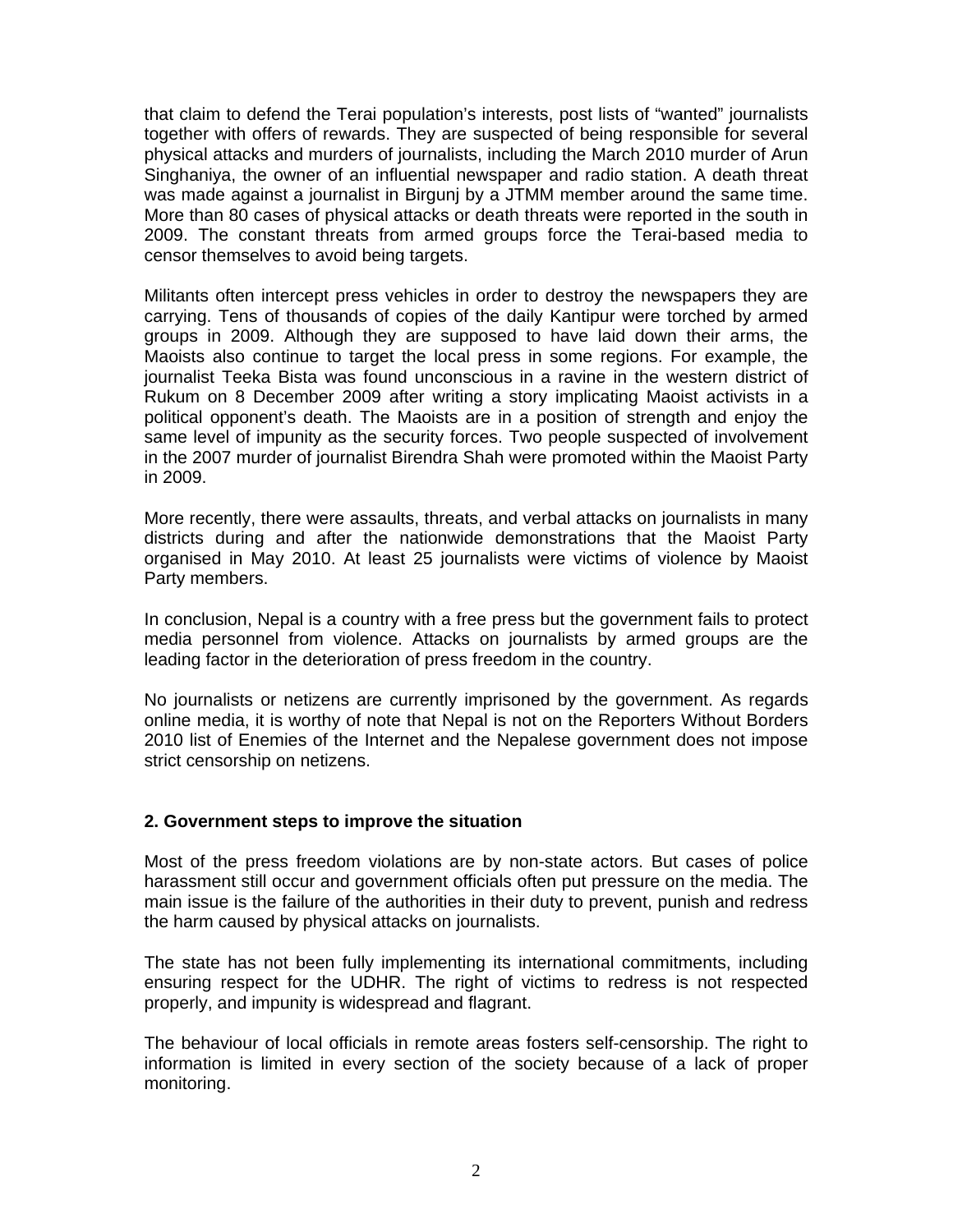Promulgation of the Right to Information Act-2064 and the Working Journalist Act-2064 (Second Amendment) and the Interim Constitution's guarantees of media freedom and free expression have been the biggest achievements for press freedom since the return to democracy in 2006.

Because of the lack of proper monitoring, the right to information is limited in every section of the society, including in NGOs, and the Right to Information Act has not been implemented in practice. An information culture has not even begun to be established and transparency, accountability and good governance are still distant dreams. Democracy cannot be sustained and strengthened in such a situation. The media have tried to shed light on the lack of transparency within international NGOs but the reporting has been poor.

## **3. Working with non-governmental organisations (NGOs)**

Thousands of national and international NGOs operate in Nepal. The NGO Federation of Nepal (NFN) is an umbrella organisation of NGOs working in various areas of social welfare and development. Around 4,500 NGOs are affiliated to it through 75 district chapters.

NGOs are registered by the District Administration Office (DAO), while the Social Welfare Council Nepal is the entity that is supposed to monitor the activities of international NGOs. But in practice, there is no control and surveillance of either national or international NGOs, which are made very welcome.

## **4. Recommendations**

1. Despite Nepal's many positive steps, the press freedom situation still falls far short of international standards. The future constitution must therefore guarantee both press freedom and the independence of media regulatory bodies.

2. Political parties should publicly proclaim their support for the safety of the media and should adopt measures to put this support into practice.

3. The government must assume its responsibility for ensuring that all pending cases of murders and physical attacks against journalists are properly investigated in an impartial manner and that the guilty parties are punished. Impunity for crimes of violence against the media must end.

4. Safety training should be provided through existing training organisations and international organisations that are specialised in the relevant fields. The training should be specific to Nepal and made accessible to all journalists throughout the country. News media should provide basic safety equipment to their personnel when necessary.

*The information in this report was gathered and checked by Reporters Without*  Borders, which has a network of correspondents in 130 countries and partner *organisations in about 20.*